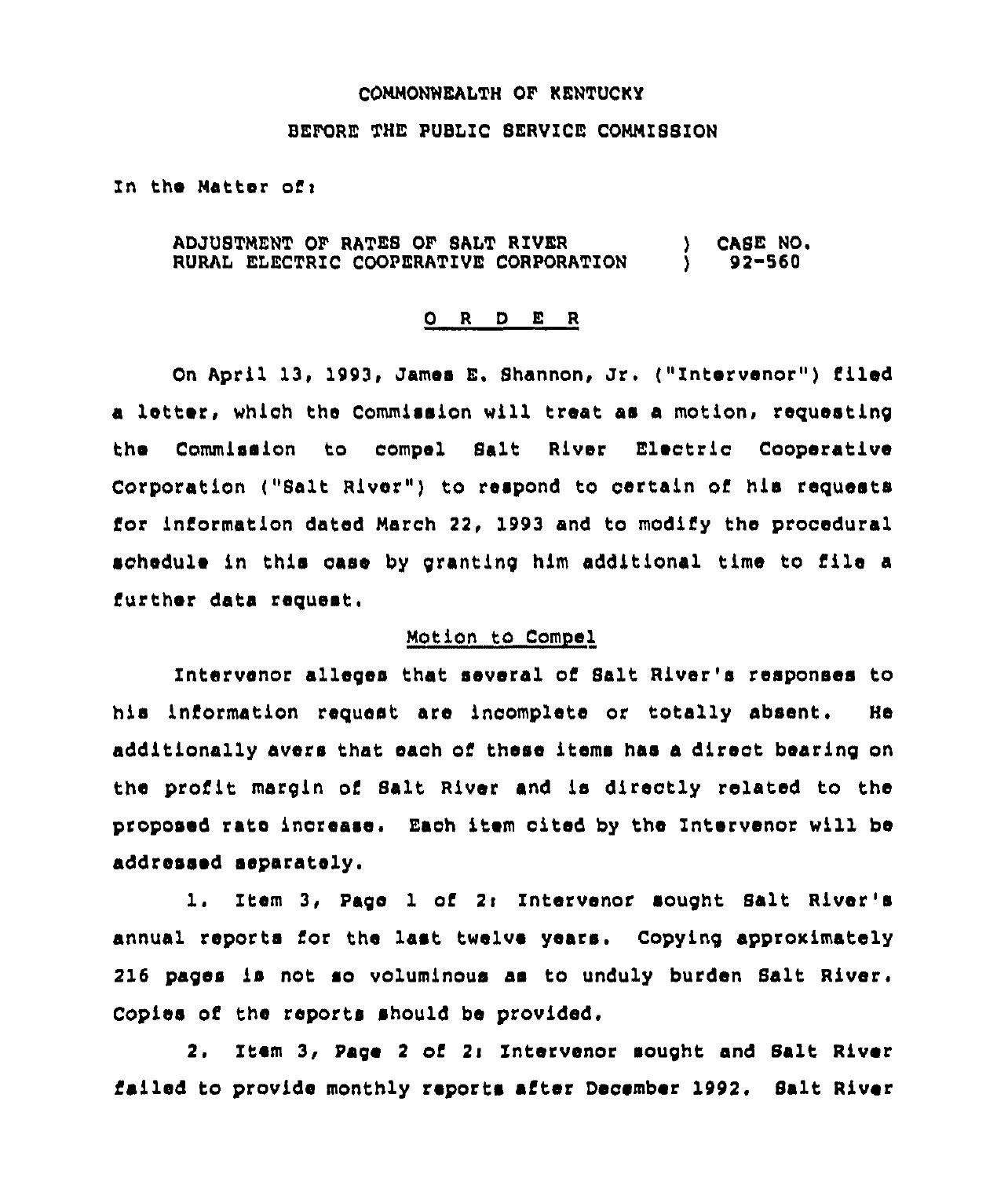files monthly reports with the Commission and should provide Intervenor with those which have been filed with the Commission.

3. Item 4, Page 1 of 1: Intervenor sought salaries and wages for all salaried employees for the years 1989 through 1992. The information is sought in duplicative of the analysis of payroll contained in page <sup>7</sup> of 48 of Exhibit 3 in Salt River's application and need not be provided.

4. Item 4, Page 1 of 1, Section (a)i Intervenor sought name, title, and employment history for employees of 8alt River. Names and job titles will not add any information of use to the Commission's determination of the reasonableness of the proposed rates which is not already provided by Salt River in its salary analysis. This additional information need not be provided.

5. Item 6, Page 1 of 1, (a) and (b): Intervenor sought various information concerning donations and employee Christmas gifts. As Salt River did not include these items in its application for rate-making purposes, this information is not relevant to the Commission's determination of the reasonableness of the proposed rates and need not be provided.

6. Item 9, Page 1 of 1: Intervenor sought changes to Salt River's by-laws for the year 1987 through 1992. Salt River furnished a complete copy of its Bylaws, which were in effect during the test period, in its response to the first request for information. This response was also sent to Intervenor. No further response is necessary.

$$
-2
$$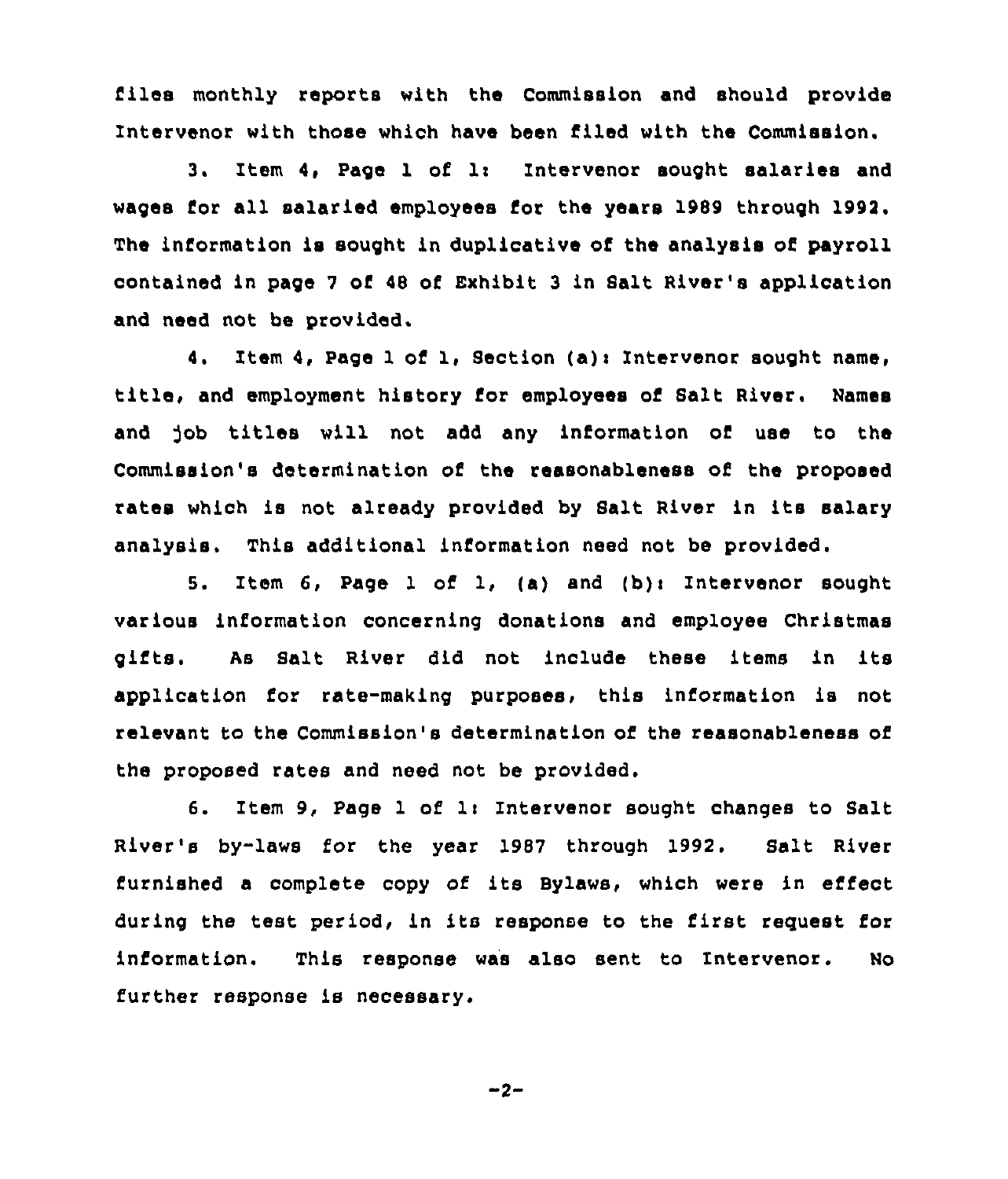7. Item 10, Page 1 of 1: Intervenor sought copies of Salt River's Accounts Payable Distribution Ledger and supporting documents. The requested report is over 700 pages. To provide this information would be overly burdensome on Salt River. However, Salt River should make this information and copying faoilities available for Intervenor at Salt River's office upon reasonable notice from Intervenor to counsel for Salt River.

8. Item 11, Page 1 of 1 and (a): Intervenor sought detailed maps and construction information for all projects undertaken by Balt River from 1987 through 1992. Construction information in years prior to the test year is not relevant to the Commission's determination of the reasonableness of the proposed rates. Additionally, to provide the information would be overly burdensome to Salt River. Zn view of the foregoing, and the fact that Intervenor failed to state a clear purpose for requesting the information, the information sought need not be provided.

9. Item 12, Page 1 of 1 (a): Intervenor sought square footage and numbers of employees at Salt River's Bardstown headquarters. As this information relates to Salt River's test period expenses, this information is relevant to the Commission's determination of the reasonableness of the proposed rates and should therefore be provided.

10. Item  $12$ , Page 1 of 1 (b) and (c): Intervenor sought information concerning Salt River's expansion of its Bardstown facility. Nothing concerning expansion of this facility occurred during the test period nor is it mentioned in the application.

 $-3-$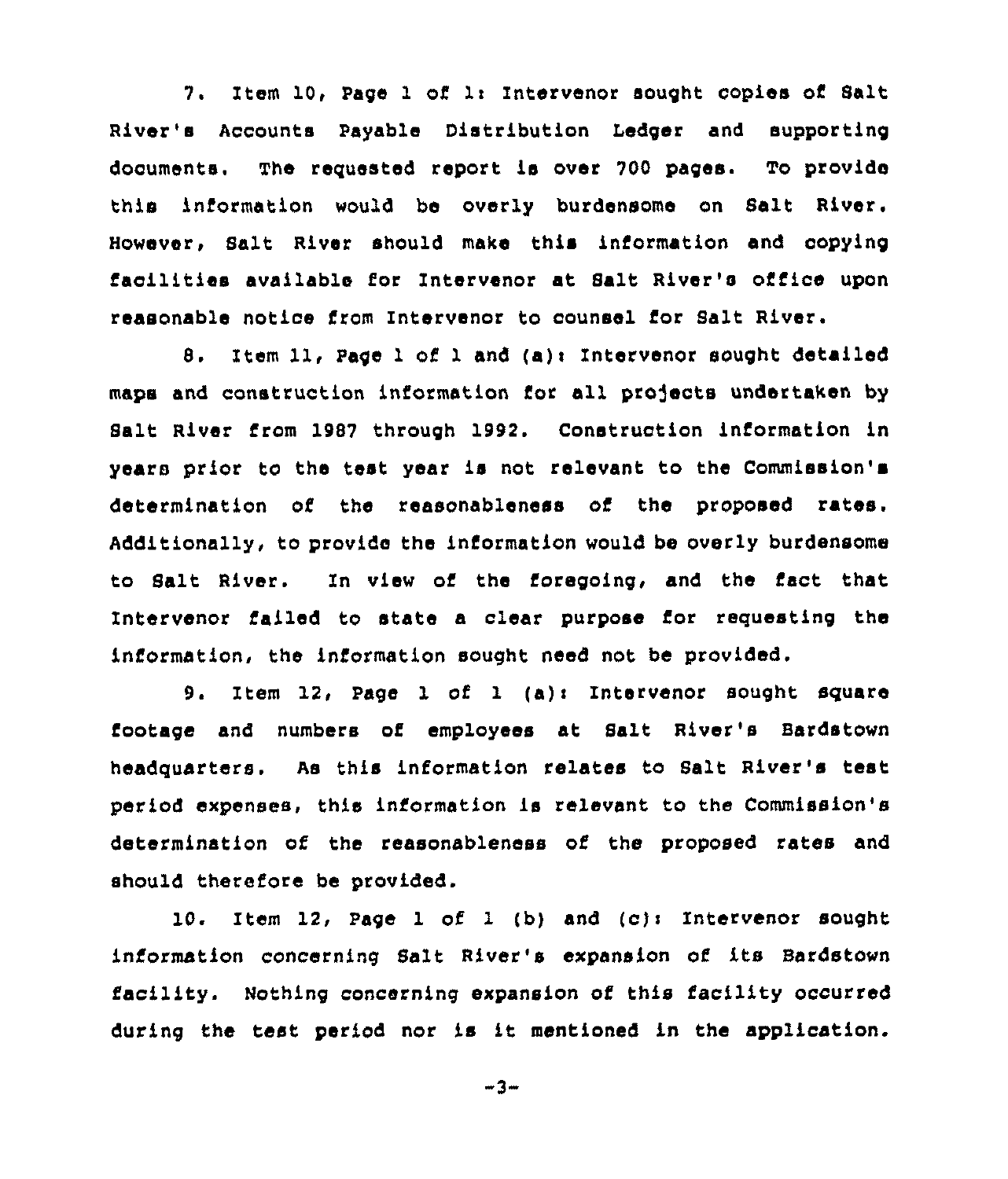Thus, this information is not relevant to the Commission's determination of the reasonableness of the proposed rates and need not be provided.

11. Item 12, Page 1 of 1 (d): Intervenor sought information concerning the number of employees in Salt River's district offices and the size of the offices. The number of employees at Salt River's district offices has been provided in Item 42 of March <sup>24</sup> information reguest. However, the Commission finds the sguare footage of the district offices relevant in its determination of the reasonableness of the proposed rates and this information should be provided.

## Motion to Modify Procedural Schedule

Intervenor reguested that the Commission grant him additional time to formulate his next information request equal to the amount of time between April 21, 1993 and whenever Salt River files any information requested by this Order. Since Salt River failed to answer several items which the Commission has deemed relevant, the procedural schedule should be modified to give Intervenor adeguate opportunity to review the responses in relation to his second request for information.

IT IS THEREFORE ORDERED that:

1. Within <sup>5</sup> days of the date of this Order, Salt River shall furnish Intervenor with the following information:

(a) Salt River's annual report for the last twelve years.

$$
-4-
$$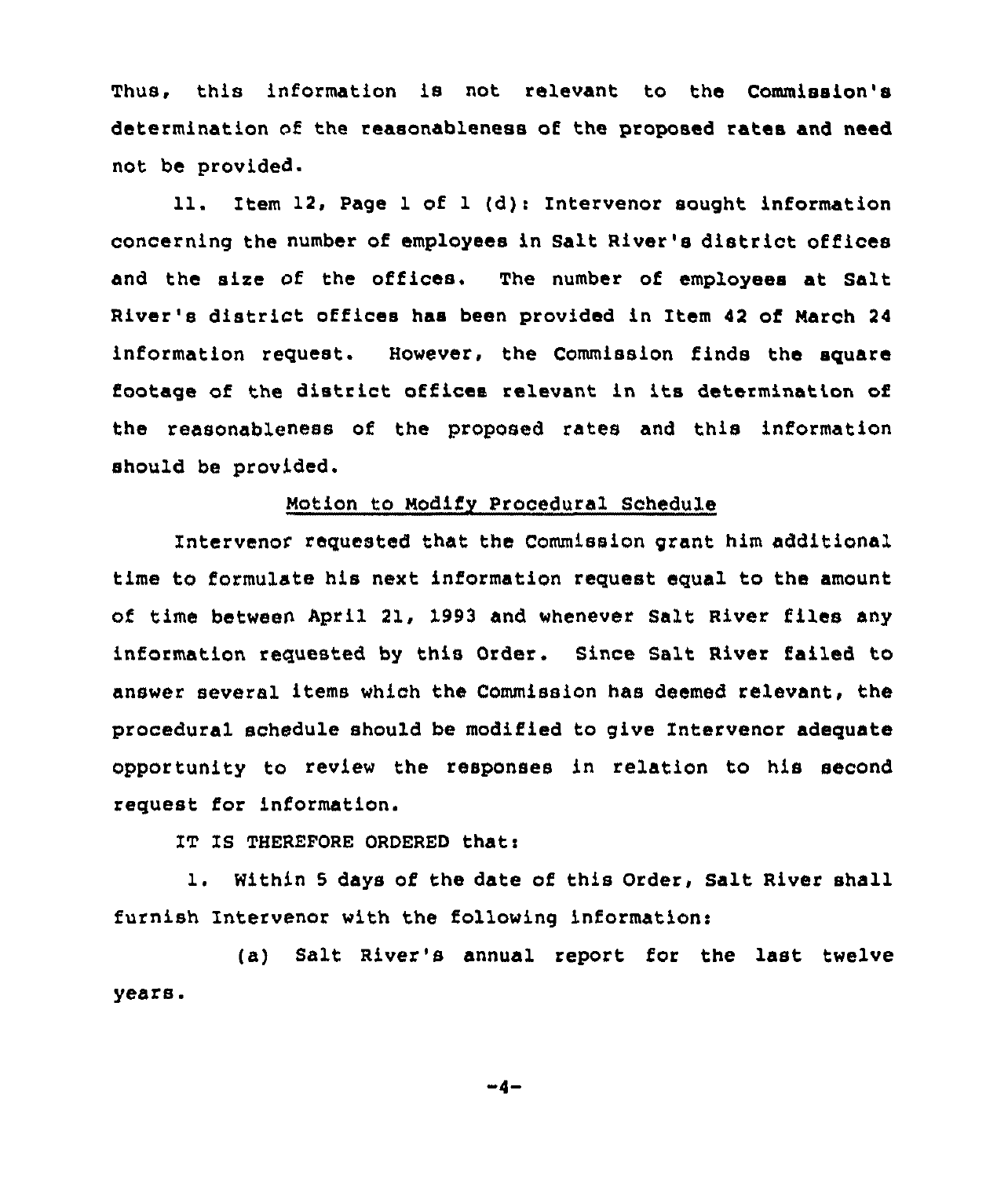(b) Salt River's monthly reports filed with the Commission since December 1992.

(c) The square footage and number of employees of Salt River's Bardstown facility.

(d) The square footage of all district offices.

2. Salt River is not required to file <sup>a</sup> copy of its response with the Commission.

3. Intervenor's motion to modify the procedural schedule is granted.

4. The amended procedural schedule listed in Appendix A, which is attached hereto and incorporated herein, shall be followed.

Done at Frankfort, Kentucky, this 20th dav of April, 1993.

PUBLIC SERVICE COMMISSION

 $\mathcal{L}$ Commission

ATTEST:

Executive Director